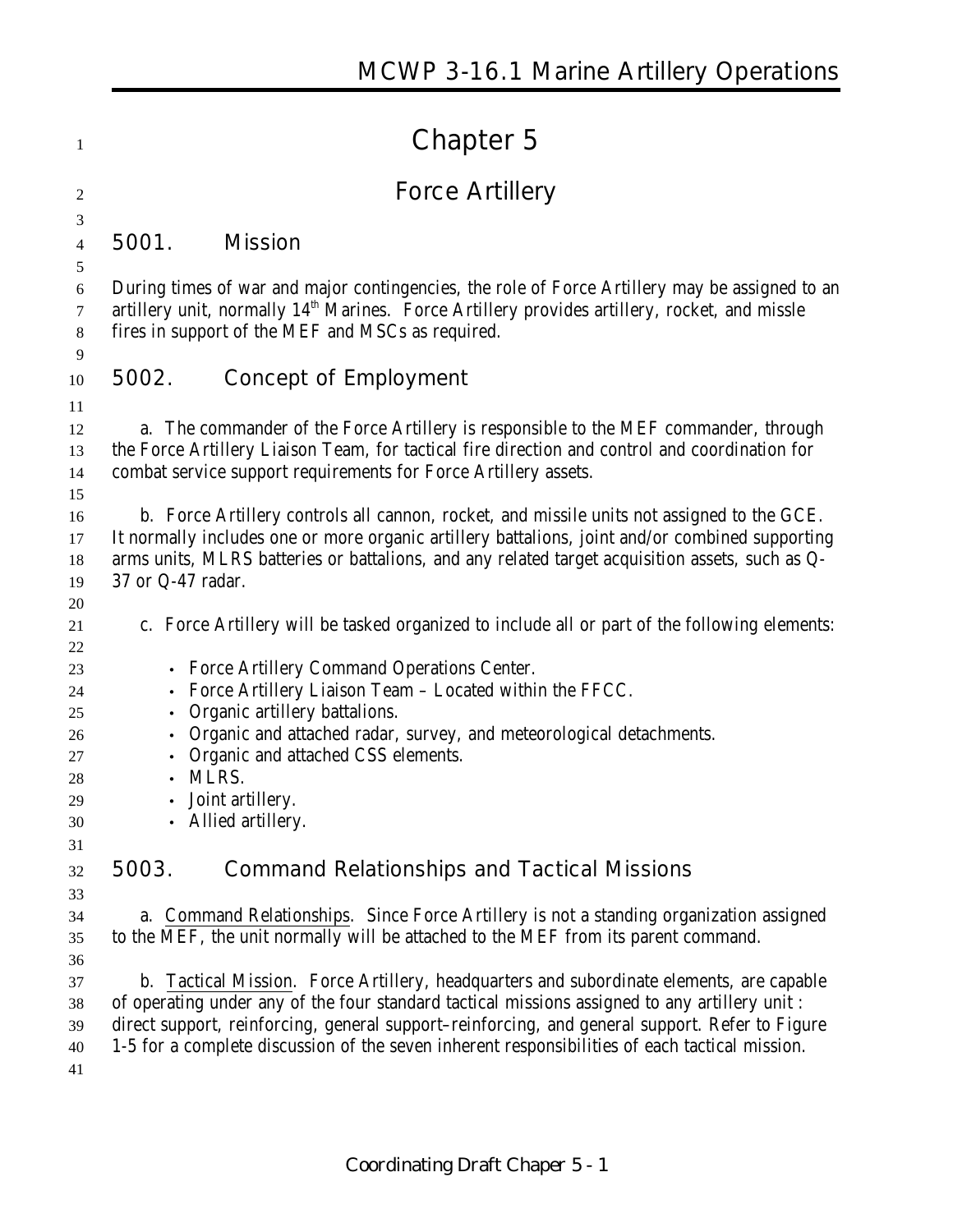(1) Force Artillery in general support. During planning the Force Artillery commander may recommend that his subordinate elements remain under his control With all of its organic and attached fire support assets, Force Artillery then supports the MEF as a whole to allow the MEF commander to shape and weight the battle. The GS role provides the MEF CG with immediately responsive fires.

 (2) Force Artillery in general support-reinforcing. This mission is assigned when the MEF CG wants to weight the GCE, or a division of the GCE, yet maintain the flexibility to support the force as a whole. Force Artillery supports the MEF as it does under the GS mission but must also be positioned and capable of supporting requests for reinforcing fire from the reinforced artillery unit, normally the Division's artillery regiment. Upon assignment of this mission, Force Artillery establishes communications and liaison with the reinforced unit.

 (3) Subordinate elements of Force Artillery can be assigned any of the four tactical missions. However, the tactical missions of GS-R and R can only be given in order to reinforce another artillery unit. GS is as stated above and the mission of DS can be assigned to support any of the MEF's MSC.

- **5004. Duties and Responsibilities**
- 

 a. The duties and responsibilities within the headquarters of the Force Artillery remain the same as within the normal COC configuration described in Chapter 2 with the following exceptions:

 (1) Force Artillery provides a liaison team (MEF FAHQ liaison team) to the Force Fires Coordination Center (FFCC). The FSCC section, from the standard artillery regiment T/O, will form the basic structure and assume the duties of the MEF FAHQ liaison team. Refer to paragraph 12007 of this chapter for additional information on the MEF FAHQ liaison team. 

 (2) The Force Artillery S-2 and TPC must be prepared to operate either within the FAHQ or as part of the MEF FAHQ liaison team. 

 (3) The FAHQ must be prepared to receive liaison teams from attached MLRS / Joint / Allied units. Refer to paragraph 12008 of this chapter for additional information.

 (4) The FAHQ must be prepared to provide additional liaison teams to attached allied units. Refer to paragraph 12008 of this chapter for additional information.

**5005. Force Artillery Liaison**

| 39 |                          |            |
|----|--------------------------|------------|
| 40 | a. MEF FAHQ Liaison Team |            |
| 41 |                          |            |
| 42 | (1) Organization         |            |
| 43 |                          |            |
| 44 | FAHQ Liaison Team OIC    | LtCol/0802 |
|    |                          |            |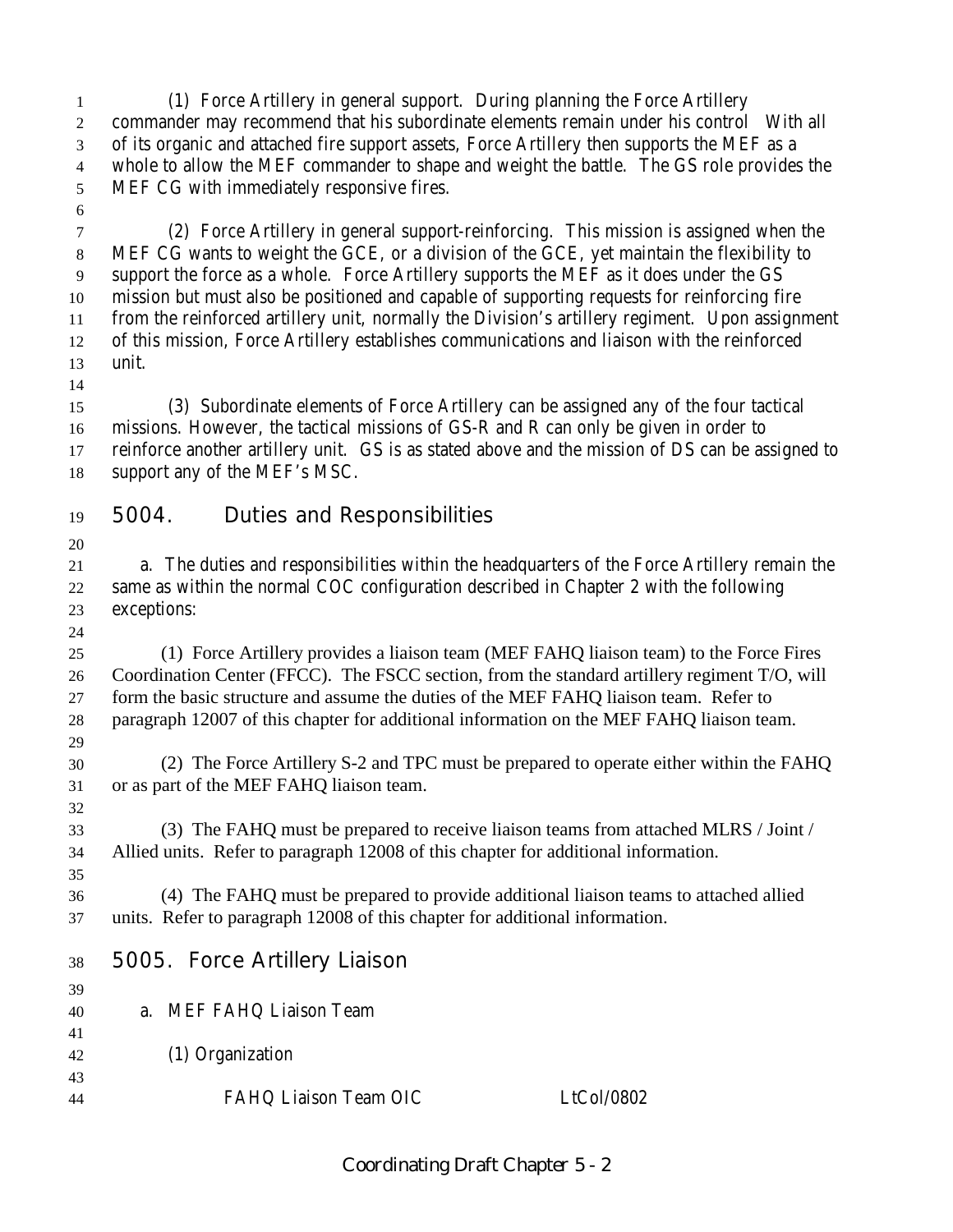| 1  |                   | <b>Future Plans Officer</b>                                | LtCol/0802                                                                      |
|----|-------------------|------------------------------------------------------------|---------------------------------------------------------------------------------|
| 2  |                   | <b>Future Operations Officer</b>                           | LtCol/0802                                                                      |
| 3  |                   | FAHQ Liaison Chief                                         | Msgt/0861                                                                       |
| 4  |                   | FAHQ Liaison Asst Chief                                    | GySgt/0861                                                                      |
| 5  |                   | <b>Arty Scout Observers</b>                                | LCpl-Sgt/0861                                                                   |
| 6  |                   | <b>Field Radio Operators</b>                               | $Pvt-Sgt/2531$                                                                  |
|    |                   | <b>Current Fires Officer</b>                               | if available                                                                    |
| 7  |                   | <b>Current Fires Assistant</b>                             | if available                                                                    |
| 8  |                   |                                                            |                                                                                 |
| 9  |                   | <b>CBR Platoon Commander</b>                               | as required                                                                     |
| 10 |                   | <b>TPC</b> Section                                         | as required                                                                     |
| 11 |                   | S-2 officer                                                | as required                                                                     |
| 12 |                   |                                                            |                                                                                 |
| 13 |                   | (2) Tasks of the MEF FAHQ Liaison Team                     |                                                                                 |
| 14 |                   |                                                            |                                                                                 |
| 15 |                   |                                                            | (a) Advise the MEF Commander/Staff on Force Artillery capabilities and          |
| 16 | employment.       |                                                            |                                                                                 |
| 17 |                   |                                                            |                                                                                 |
| 18 |                   |                                                            | (b) Communicate MEF Commander's intent, fire support guidance, and priorities   |
| 19 | to FAHQ.          |                                                            |                                                                                 |
| 20 |                   |                                                            |                                                                                 |
| 21 |                   |                                                            | (c) Provide FAHQ representation in the FFCC plans, Future Plans, and Future     |
| 22 | Operations cells. |                                                            |                                                                                 |
|    |                   |                                                            |                                                                                 |
| 23 |                   |                                                            |                                                                                 |
| 24 |                   |                                                            | (d) Coordinate and /or monitor execution of Force Artillery missions ordered by |
| 25 |                   | the MEF Commander/Battlestaff.                             |                                                                                 |
| 26 |                   |                                                            |                                                                                 |
| 27 |                   | (e) Monitor current status of Force Artillery units.       |                                                                                 |
| 28 |                   |                                                            |                                                                                 |
| 29 |                   | (3) Duties of the MEF FAHQ Liaison Team                    |                                                                                 |
| 30 |                   |                                                            |                                                                                 |
| 31 |                   | (a) MEF FAHQ Liaison Team OIC.                             |                                                                                 |
| 32 |                   |                                                            |                                                                                 |
| 33 |                   |                                                            | - Provides FAHQ representation to the MEF Commander/FFCC.                       |
| 34 |                   |                                                            | - Advises the MEF Commander/FFCC on capabilities and limitations of the         |
| 35 |                   | FAHQ.                                                      |                                                                                 |
| 36 |                   |                                                            | - Coordinates information flow between the MEF and the FAHQ.                    |
| 37 |                   | - Is the FAHQ's representative to the MEF targeting board. |                                                                                 |
| 38 |                   | - Prepares the Force Artillery Estimate of Supportability. |                                                                                 |
| 39 |                   |                                                            | - Remains abreast of, and keeps the MEF Commander/FFCC informed of, the         |
|    |                   | current FA operations.                                     |                                                                                 |
| 40 |                   |                                                            |                                                                                 |
| 41 |                   |                                                            | - Keeps FAHQ informed of plans and tactical situation of the MEF (current and   |
| 42 |                   | future operations).                                        |                                                                                 |
| 43 |                   |                                                            | - Coordinates with the G-2/G-3 to assure effective planning and application of  |
| 44 |                   | Force Artillery assets.                                    |                                                                                 |
| 45 |                   |                                                            | - Advises FAHQ on selection of targets, attack guidance, and target             |
| 46 |                   | precedence.                                                |                                                                                 |
| 47 |                   |                                                            | - Coordinates the activities of the FAHQ Liaison Team members.                  |
|    |                   |                                                            |                                                                                 |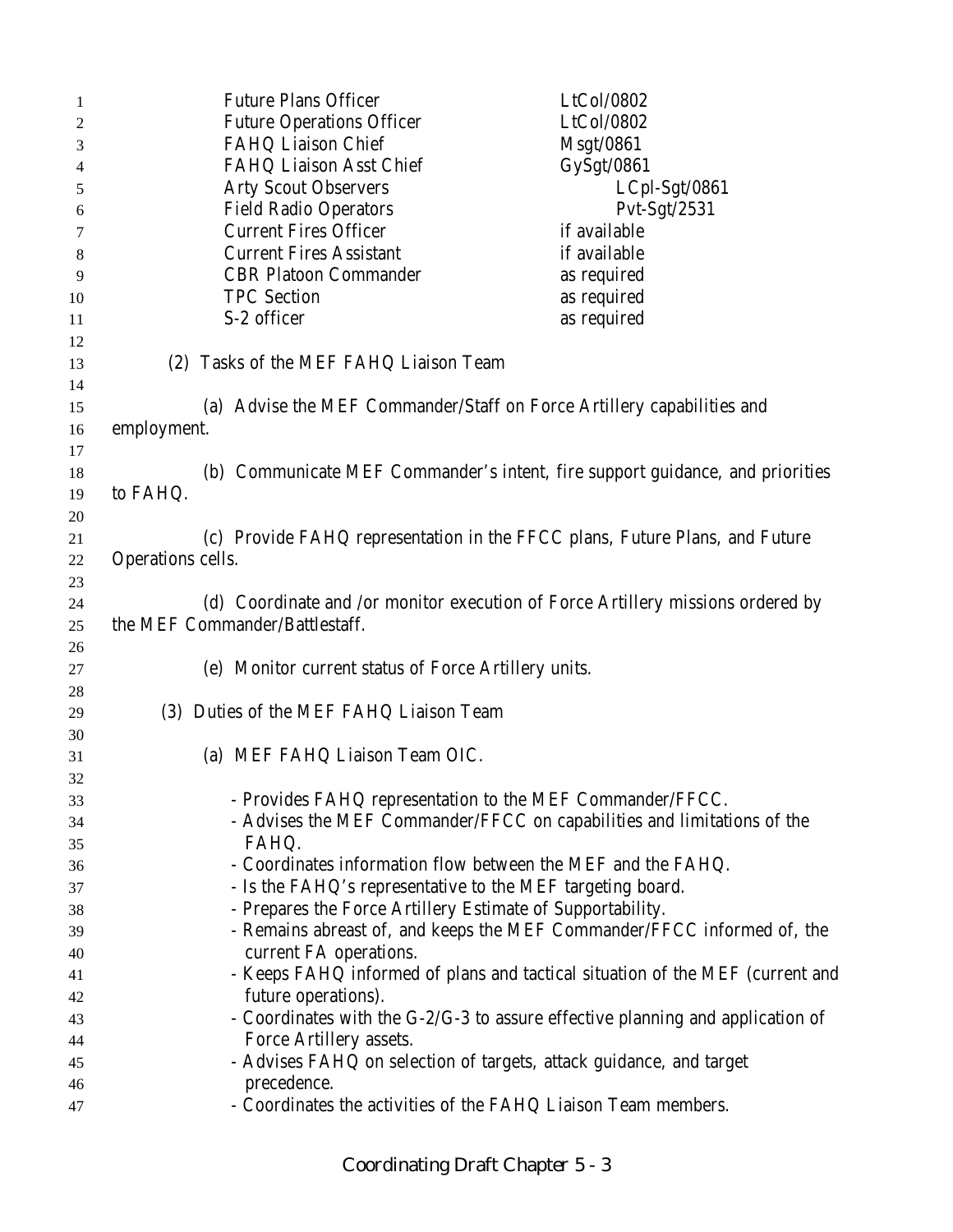| 1        |                                                                                                 |
|----------|-------------------------------------------------------------------------------------------------|
| 2        | (b) Future Plans Officer                                                                        |
| 3        |                                                                                                 |
| 4        | - Acts as Assistant MEF FAHQ Liaison Team OIC                                                   |
| 5        | - Acts as the FAHQ representative to the FFCC Future Plans section.                             |
| 6        | - Keeps the FAHQ LNO OIC abreast of future plans.                                               |
| 7        | - Prepares the Force Artillery's estimate of supportability for future operations.              |
| 8        | - Stays abreast of the future MEF indirect fire planning requirements.                          |
| 9        | - Keeps the FAHQ advised on the future MEF operations/plans and                                 |
| 10       | requirements.                                                                                   |
| 11       |                                                                                                 |
| 12       | (c) Future Operations Officer                                                                   |
| 13       |                                                                                                 |
| 14<br>15 | - Acts as the FAHQ representative to the FFCC Future Ops section                                |
| 16       | (d) Current Fires Officer                                                                       |
| 17       |                                                                                                 |
| 18       | - Acts as the FAHQ representative to the FFCC Current Plans/Fires section if                    |
| 19       | available                                                                                       |
| 20       |                                                                                                 |
| 21       | (e) Liaison Chief                                                                               |
| 22       |                                                                                                 |
| 23       | - Is positioned in the MEF FAHQ Liaison Team section.                                           |
| 24       | - Acts as the senior enlisted advisor to the FAHQ Liaison Team OIC.                             |
| 25       | - Supervises the setup, initialization, and data maintenance of the LCUs within                 |
| 26       | the MEF FAHQ Liaison Team Section.                                                              |
| 27       |                                                                                                 |
| 28       | (4) Equipment                                                                                   |
| 29       |                                                                                                 |
|          | 1- Field Desk<br>1- M813                                                                        |
|          | 1- XO's Chest<br>3- M998 (Highback)                                                             |
|          | 3-LCUs<br>1- Map Board                                                                          |
|          | 2- MICUPS<br>5- Field Tables<br>1- GP Tent<br>1- Pubs Box (5 cube)                              |
|          | 3- Camo Nets (tent)<br>2- 2- Generators                                                         |
|          | 6- Camo Nets (vehicle)<br>3- 2- MRC-145s                                                        |
|          | 1- Arty Chest<br>3- SINCGARS                                                                    |
|          |                                                                                                 |
| 30       |                                                                                                 |
| 31       | b. Liaison Parties from Organic Battalions. Depending on tactical missions assigned,            |
| 32       | operational tempo, and personnel requirements, the FAHQ may task organic battalions to          |
| 33       | provide all or any part of their battalion liaison teams to execute any FAHQ tasking including, |
| 34       | but not limited to providing the FAHQ liaison teams to a reinforced or allied unit.             |

35

36 c. Liaison Parties to Reinforced Units. Upon assumption of a GS-R mission, the FAHQ 37 will provide a liaison team to the reinforced unit to facilitate coordination. The liaison team 38 will co-locate with the reinforced unit's command post.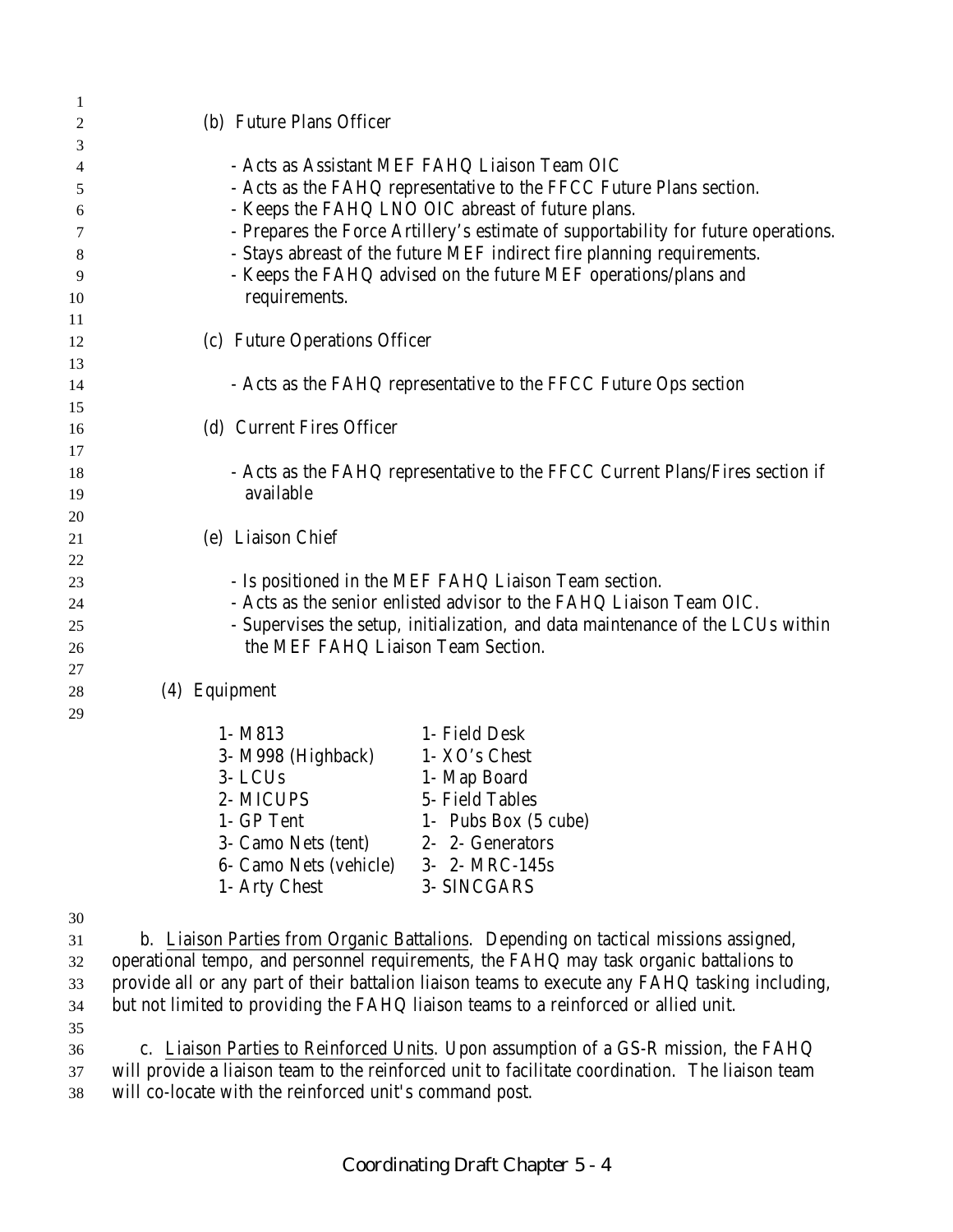- d. Liaison Parties from Attached/OPCON Units. Units that are attached/OPCON to the FAHQ will be required to furnish a liaison team to co-locate with the FAHQ COC in order to facilitate coordination.
- 

 (1) Liaison from MLRS / Joint Units. The MLRS/Joint unit will furnish a liaison team to co-locate with the FAHQ COC in order to facilitate coordination.

 (2) Liaison from Allied Units. The allied unit will furnish a liaison team to co-locate with the FAHQ COC in order to facilitate coordination. Communication and logistics support will be coordinated by the liaison team. The FAHQ will also provide a liaison team to co- locate with the allied unit's headquarters - communications will be provided by the FAHQ. 

**5006. FAHQ Intelligence Section**

 The FAHQ intelligence section will be prepared to coordinate closely with the MEF G-2 to ensure the best possible dissemination of intelligence and targeting information to the FAHQ operations section. This includes coordinating with the CBR officer and the TPC to plan and control the best use of organic radar assets.

 a. The S-2 officer will be prepared to perform his duties either at MEF headquarters as part of the MEF liaison team or within the FAHQ COC. If his duties will be performed as part of the MEF liaison team, he will ensure that adequate equipment, personnel and communication methods remain within the FAHQ COC to ensure that the intelligence process within the FAHQ COC remains functional.

 b. Depending on the situation, the CBR officer and all TPC assets will either be located with the MEF FAHQ Liaison Team at the FFCC or at the FAHQ COC.

### **5007. Target Acquisition/Counterfire.**

 a. Target Acquisition Asset Coordination. The FAHQ will be responsible to coordinate it's organic/attached Weapons Locating Radars (WLRs) and artillery observation teams to best provide target acquisition capabilities to the MEF. The FAHQ CBR officer, as part of the MEF liaison team, will provide recommendations to the FFCC for optimum utilization of these MEF assets. Counterfire targeting information may be also be received from a variety of other sources (e.g. UAVs, EW, OAS, HUMINT, and deep reconnaisance).

b. Counterbattery and Countermortar Radar Employment and Coordination.

 (1) 14th Marines contains an organic Q-36 Firefinder radar platoon. The FAHQ may be assigned other WLR's such as the Q-37 Firefinder and allied radars. FAHQ will be responsible for the positioning of these assets.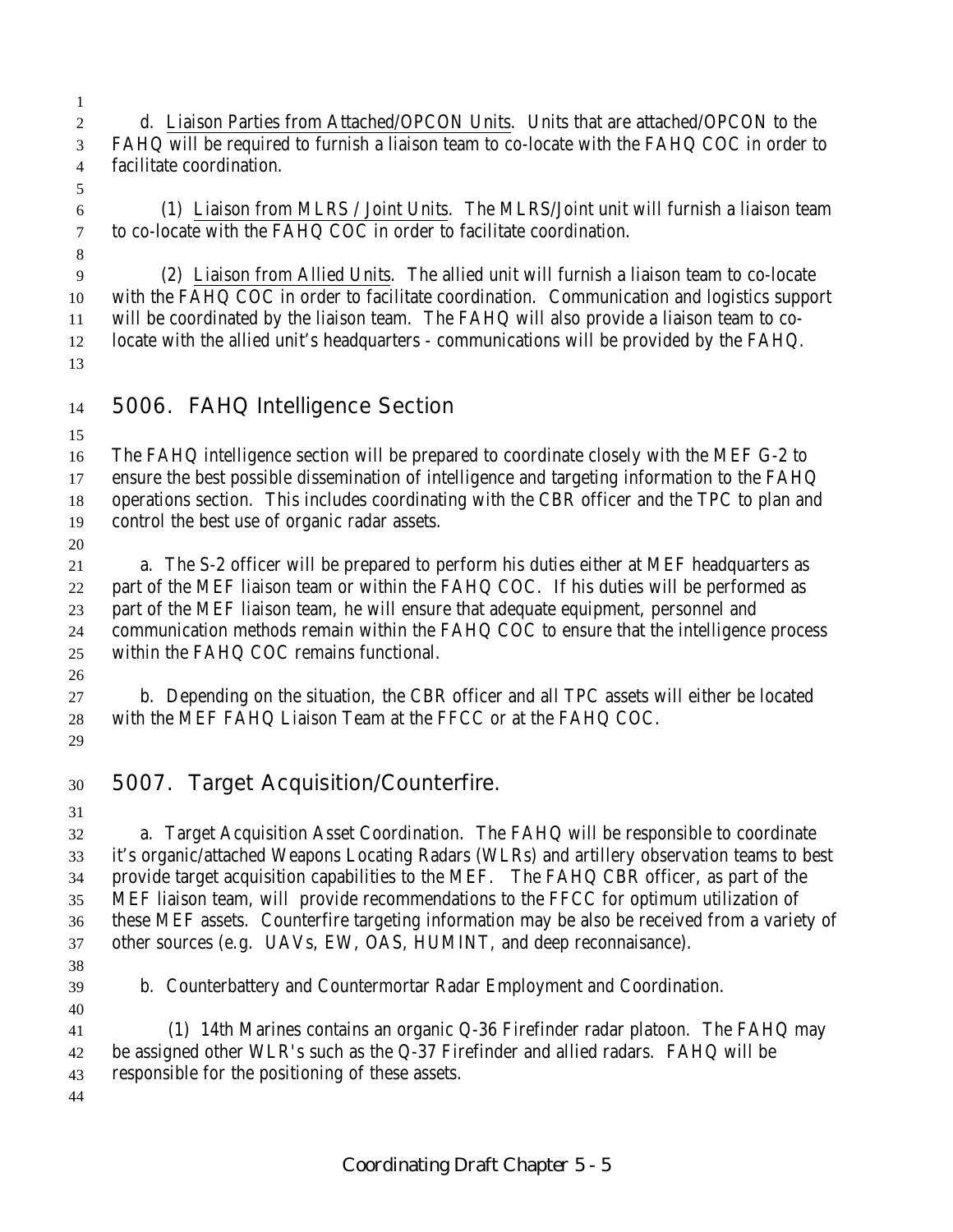(2) The FAHQ CBR Officer will provide recommendations to the FFCC on how to best utilize FAHQ organic target acquisition assets to best complement GCE target acquisition plans.

 (3) Common Sensor Boundaries. Target duplication between WLRs is likely during combat. One method to reduce duplication of generated counterfire missions is to establish a common sensor boundary (CSB) for CFFZs. The FAHQ CBR officer will assist the FFCC in establishing required CSBs to prevent duplicate processing of an acquired target.

## **5008. Meteorological Support**

 All Meteorological (MET) operations for the Force Artillery will be conducted in accordance with MCWP 3-16.5 *Artillery Meteorology* and Chapter two of this publication. In addition to normal duties of providing meteorological support to organic and attached units of Force

Artillery, the Force Artillery Met Section will be responsible to integrate or coordinate

- meteorological support operations with the GCE artillery meteorological sections.
- 

#### **5009. Survey Support**

 Survey operations for the Force Artillery are the same as discussed in Chapter 2. The Force Artillery Survey Section will be responsible for providing survey support to all organic and attached units of the Force Artillery. Additionally, the Force Artillery Survey Officer may be assigned responsibility for survey control with in the MEF AOR and will integrate/coordinate

survey support with GCE artillery survey operations.

#### **5010. Communications**

 a. Wire. External telephone links to MEF is not feasible due to the distances between MEF and the FAHQ.

- 
- b. Radio
- (1) MAGTF/MEF Doctrinal Nets: 32 -MEF Command 1 -MEF Command 2 34 -MEF TAC 1 -MEF TAC 2 -MEF Alert -MEF Intel -MEF FSC -MEF Arty Air Spot -MEF Med Reg -MEF Comm Coord (2) MAGTF/MEF Non-Doctrinal Nets: